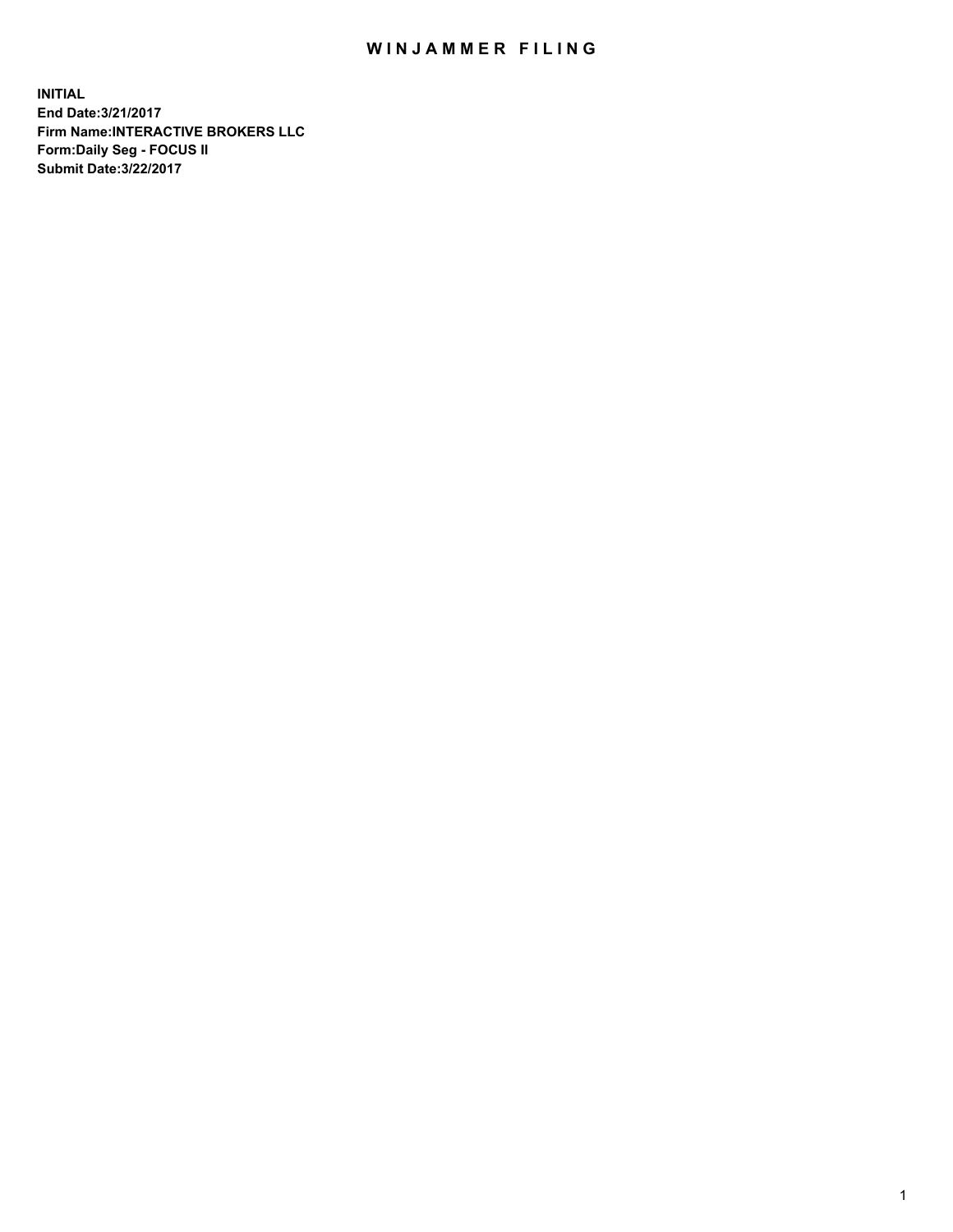## **INITIAL End Date:3/21/2017 Firm Name:INTERACTIVE BROKERS LLC Form:Daily Seg - FOCUS II Submit Date:3/22/2017 Daily Segregation - Cover Page**

| Name of Company<br><b>Contact Name</b><br><b>Contact Phone Number</b><br><b>Contact Email Address</b>                                                                                                                                                                                                                          | <b>INTERACTIVE BROKERS LLC</b><br>James Menicucci<br>203-618-8085<br>jmenicucci@interactivebrokers.c<br>om |
|--------------------------------------------------------------------------------------------------------------------------------------------------------------------------------------------------------------------------------------------------------------------------------------------------------------------------------|------------------------------------------------------------------------------------------------------------|
| FCM's Customer Segregated Funds Residual Interest Target (choose one):<br>a. Minimum dollar amount: ; or<br>b. Minimum percentage of customer segregated funds required:%; or<br>c. Dollar amount range between: and; or<br>d. Percentage range of customer segregated funds required between:% and%.                          | $\overline{\mathbf{0}}$<br>0<br>155,000,000 245,000,000<br>0 <sub>0</sub>                                  |
| FCM's Customer Secured Amount Funds Residual Interest Target (choose one):<br>a. Minimum dollar amount: ; or<br>b. Minimum percentage of customer secured funds required:%; or<br>c. Dollar amount range between: and; or<br>d. Percentage range of customer secured funds required between:% and%.                            | $\overline{\mathbf{0}}$<br>$\overline{\mathbf{0}}$<br>80,000,000 120,000,000<br>00                         |
| FCM's Cleared Swaps Customer Collateral Residual Interest Target (choose one):<br>a. Minimum dollar amount: ; or<br>b. Minimum percentage of cleared swaps customer collateral required:% ; or<br>c. Dollar amount range between: and; or<br>d. Percentage range of cleared swaps customer collateral required between:% and%. | $\overline{\mathbf{0}}$<br>$\overline{\mathbf{0}}$<br>0 <sub>0</sub><br><u>00</u>                          |

Attach supporting documents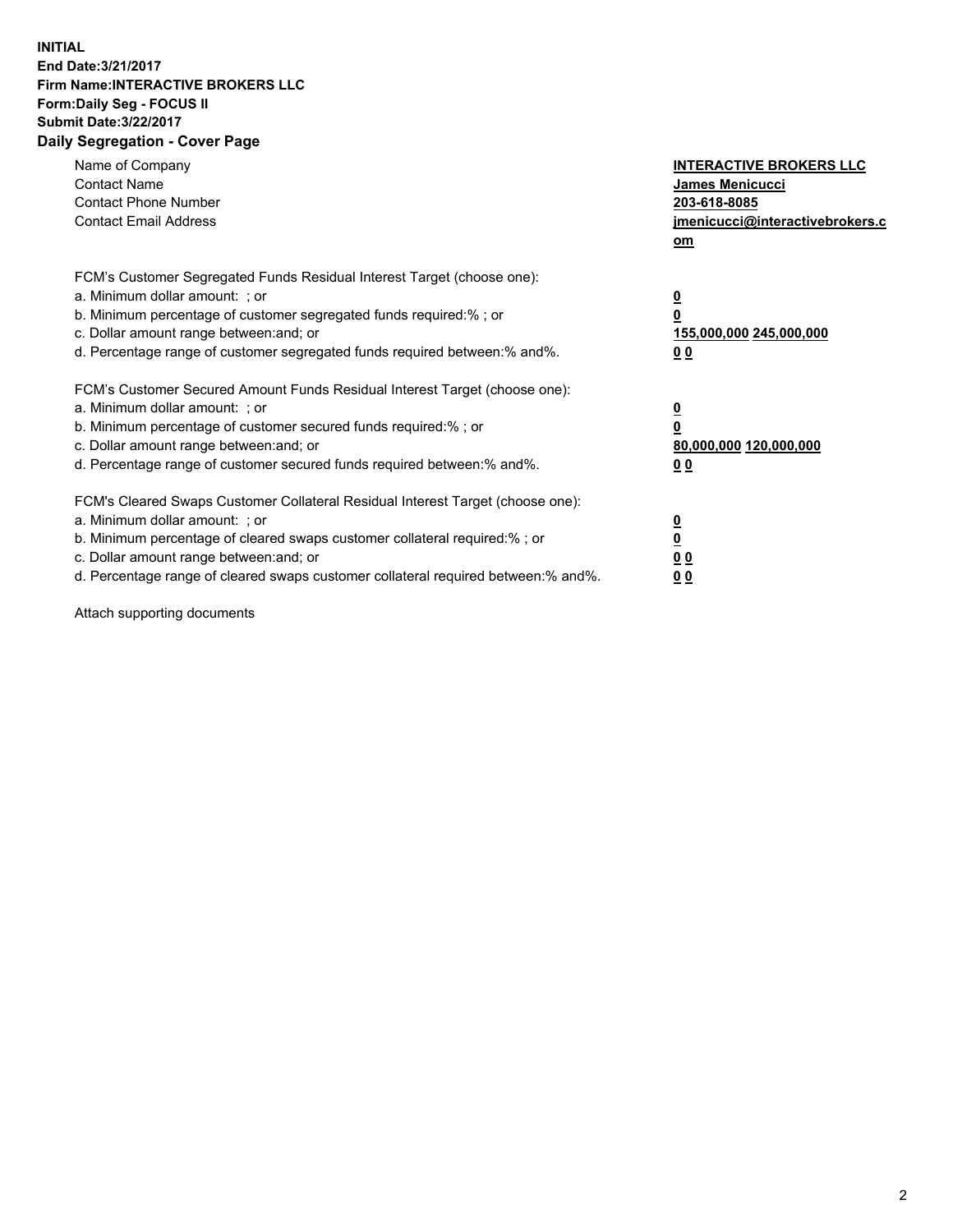## **INITIAL End Date:3/21/2017 Firm Name:INTERACTIVE BROKERS LLC Form:Daily Seg - FOCUS II Submit Date:3/22/2017 Daily Segregation - Secured Amounts**

## Foreign Futures and Foreign Options Secured Amounts Amount required to be set aside pursuant to law, rule or regulation of a foreign government or a rule of a self-regulatory organization authorized thereunder **0** [7305] 1. Net ledger balance - Foreign Futures and Foreign Option Trading - All Customers A. Cash **362,619,719** [7315] B. Securities (at market) **0** [7317] 2. Net unrealized profit (loss) in open futures contracts traded on a foreign board of trade **8,136,205** [7325] 3. Exchange traded options a. Market value of open option contracts purchased on a foreign board of trade **108,736** [7335] b. Market value of open contracts granted (sold) on a foreign board of trade **-28,705** [7337] 4. Net equity (deficit) (add lines 1. 2. and 3.) **370,835,955** [7345] 5. Account liquidating to a deficit and account with a debit balances - gross amount **10,820,785** [7351] Less: amount offset by customer owned securities **0** [7352] **10,820,785** [7354] 6. Amount required to be set aside as the secured amount - Net Liquidating Equity Method (add lines 4 and 5) **381,656,740** [7355] 7. Greater of amount required to be set aside pursuant to foreign jurisdiction (above) or line 6. **381,656,740** [7360] FUNDS DEPOSITED IN SEPARATE REGULATION 30.7 ACCOUNTS 1. Cash in banks A. Banks located in the United States **0** [7500] B. Other banks qualified under Regulation 30.7 **0** [7520] **0** [7530] 2. Securities A. In safekeeping with banks located in the United States **430,844,310** [7540] B. In safekeeping with other banks qualified under Regulation 30.7 **0** [7560] **430,844,310** [7570] 3. Equities with registered futures commission merchants A. Cash **0** [7580] B. Securities **0** [7590] C. Unrealized gain (loss) on open futures contracts **0** [7600] D. Value of long option contracts **0** [7610] E. Value of short option contracts **0** [7615] **0** [7620] 4. Amounts held by clearing organizations of foreign boards of trade A. Cash **0** [7640] B. Securities **0** [7650] C. Amount due to (from) clearing organization - daily variation **0** [7660] D. Value of long option contracts **0** [7670] E. Value of short option contracts **0** [7675] **0** [7680] 5. Amounts held by members of foreign boards of trade A. Cash **74,504,362** [7700] B. Securities **0** [7710] C. Unrealized gain (loss) on open futures contracts **-1,105,190** [7720] D. Value of long option contracts **108,736** [7730] E. Value of short option contracts **-28,705** [7735] **73,479,203** [7740] 6. Amounts with other depositories designated by a foreign board of trade **0** [7760] 7. Segregated funds on hand **0** [7765] 8. Total funds in separate section 30.7 accounts **504,323,513** [7770] 9. Excess (deficiency) Set Aside for Secured Amount (subtract line 7 Secured Statement Page 1 from Line 8) **122,666,773** [7380] 10. Management Target Amount for Excess funds in separate section 30.7 accounts **80,000,000** [7780] 11. Excess (deficiency) funds in separate 30.7 accounts over (under) Management Target **42,666,773** [7785]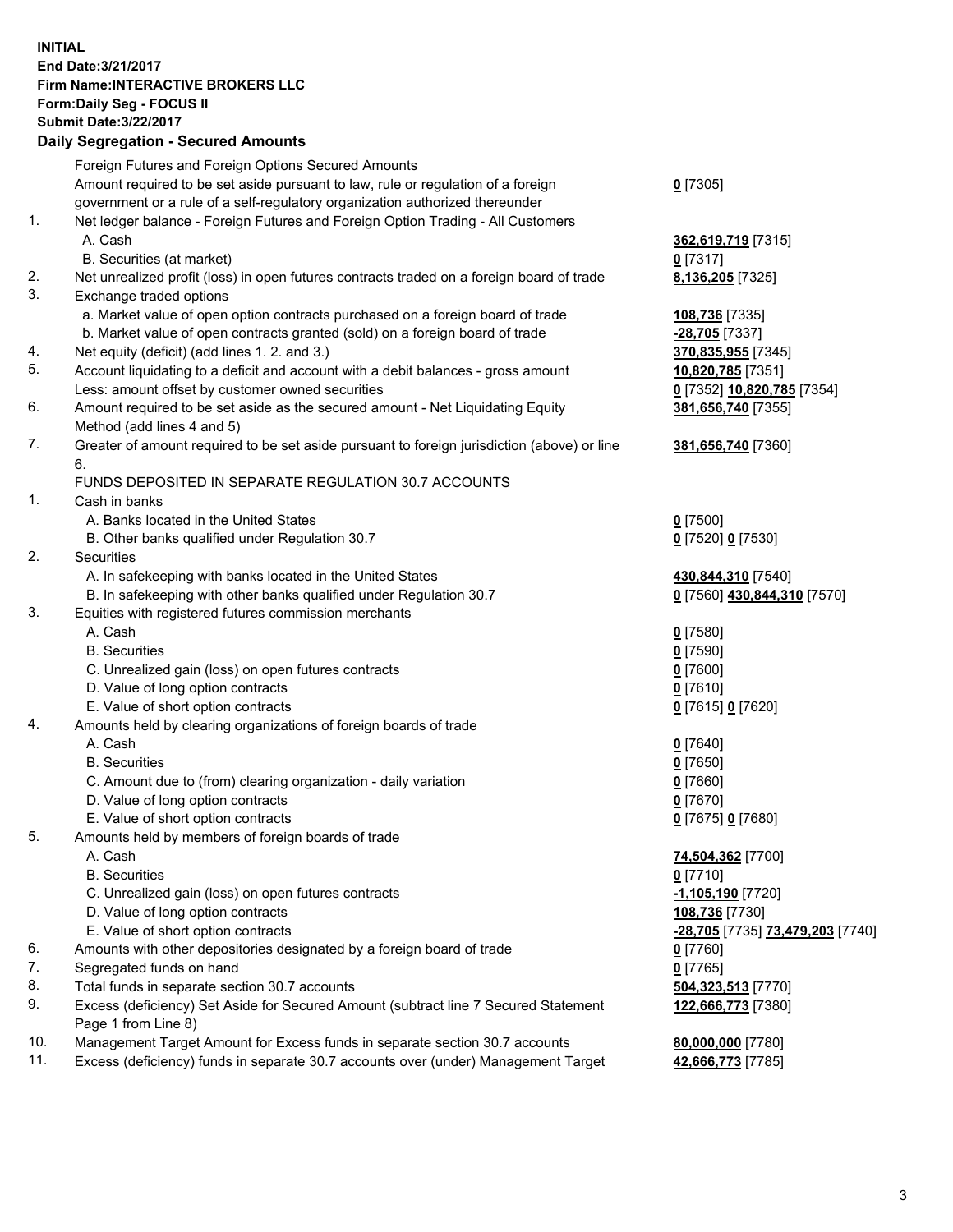**INITIAL End Date:3/21/2017 Firm Name:INTERACTIVE BROKERS LLC Form:Daily Seg - FOCUS II Submit Date:3/22/2017 Daily Segregation - Segregation Statement** SEGREGATION REQUIREMENTS(Section 4d(2) of the CEAct) 1. Net ledger balance A. Cash **3,338,144,699** [7010] B. Securities (at market) **0** [7020] 2. Net unrealized profit (loss) in open futures contracts traded on a contract market **-10,540,642** [7030] 3. Exchange traded options A. Add market value of open option contracts purchased on a contract market **136,519,045** [7032] B. Deduct market value of open option contracts granted (sold) on a contract market **-234,437,178** [7033] 4. Net equity (deficit) (add lines 1, 2 and 3) **3,229,685,924** [7040] 5. Accounts liquidating to a deficit and accounts with debit balances - gross amount **316,578** [7045] Less: amount offset by customer securities **0** [7047] **316,578** [7050] 6. Amount required to be segregated (add lines 4 and 5) **3,230,002,502** [7060] FUNDS IN SEGREGATED ACCOUNTS 7. Deposited in segregated funds bank accounts A. Cash **103,078,165** [7070] B. Securities representing investments of customers' funds (at market) **2,128,149,160** [7080] C. Securities held for particular customers or option customers in lieu of cash (at market) **0** [7090] 8. Margins on deposit with derivatives clearing organizations of contract markets A. Cash **19,174,996** [7100] B. Securities representing investments of customers' funds (at market) **1,281,664,711** [7110] C. Securities held for particular customers or option customers in lieu of cash (at market) **0** [7120] 9. Net settlement from (to) derivatives clearing organizations of contract markets **16,835,606** [7130] 10. Exchange traded options A. Value of open long option contracts **136,504,716** [7132] B. Value of open short option contracts **-234,428,721** [7133] 11. Net equities with other FCMs A. Net liquidating equity **0** [7140] B. Securities representing investments of customers' funds (at market) **0** [7160] C. Securities held for particular customers or option customers in lieu of cash (at market) **0** [7170] 12. Segregated funds on hand **0** [7150] 13. Total amount in segregation (add lines 7 through 12) **3,450,978,633** [7180] 14. Excess (deficiency) funds in segregation (subtract line 6 from line 13) **220,976,131** [7190] 15. Management Target Amount for Excess funds in segregation **155,000,000** [7194]

16. Excess (deficiency) funds in segregation over (under) Management Target Amount Excess

**65,976,131** [7198]